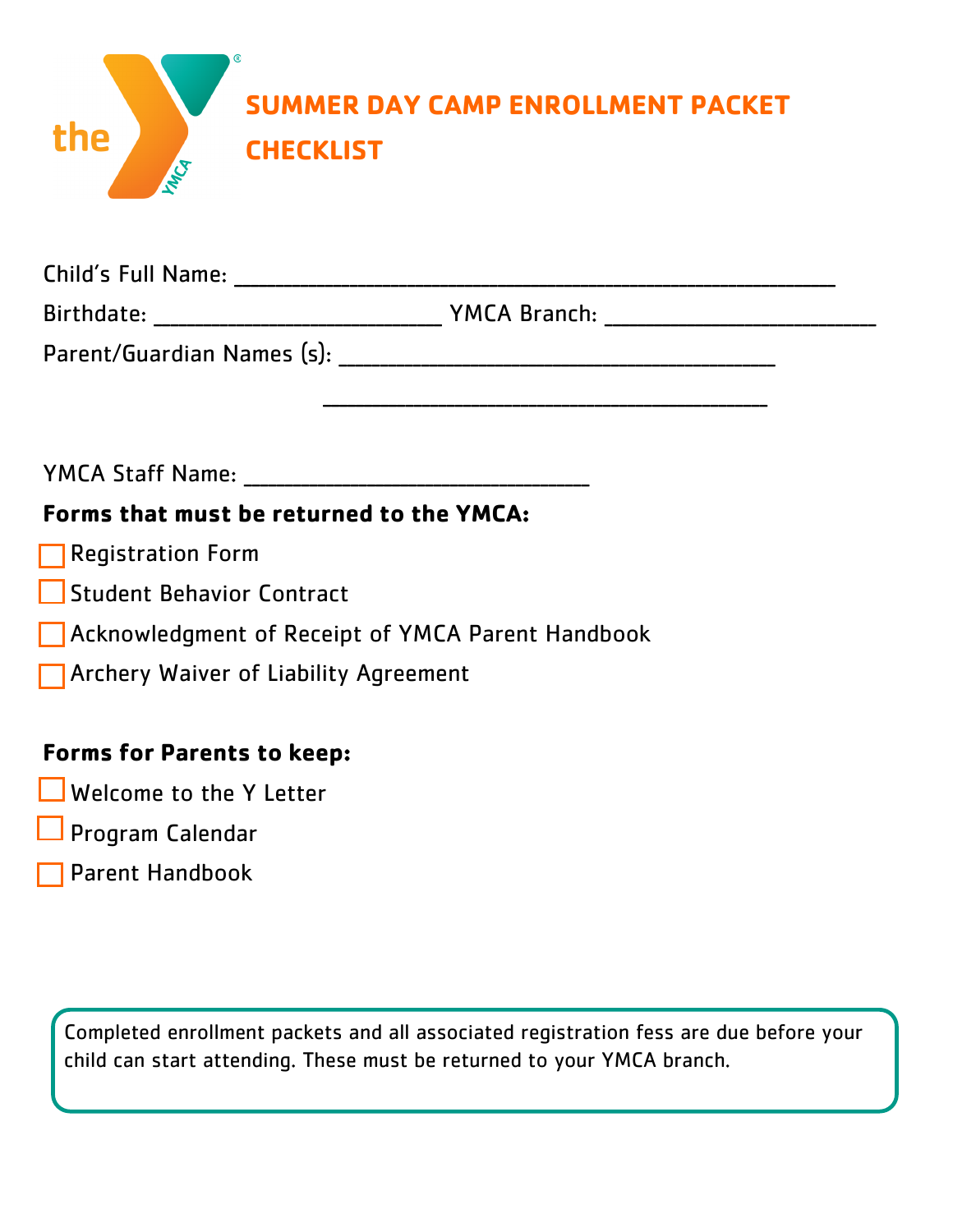| <b>2022 SUMMER DAY CAMP REGISTRATION FORM</b>                                                                                                                                                                                                                                                                                                                                                 |                                                                                                                                                                                                                                                                                                                                                                                                      |  |
|-----------------------------------------------------------------------------------------------------------------------------------------------------------------------------------------------------------------------------------------------------------------------------------------------------------------------------------------------------------------------------------------------|------------------------------------------------------------------------------------------------------------------------------------------------------------------------------------------------------------------------------------------------------------------------------------------------------------------------------------------------------------------------------------------------------|--|
| Please fill out registration information completely. Submit a<br>separate form for each camper.<br>Registration forms must be on file prior to your child<br>$\bullet$<br>attending camp at any YMCA Location.<br>T- Shirt Size<br><b>D</b> Youth XS Vouth Small Vouth Medium Vouth Large<br>Adult Small Adult Medium Adult Large Adult XL<br><b>CAMPER INFORMATION Please print clearly!</b> | <b>HEALTH HISTORY AND EMERGENCY CARE PLAN</b><br>1. Please Check any special medical condition your child<br>may have<br>$\Box$ No specific medical condition<br>$\Box$ Asthma<br>$\Box$ Diabetes<br>$\Box$ Cerebral Palsy/ motor disorder<br>$\Box$ Epilepsy / seizure disorder<br>Gastrointestinal or feeding concerns<br>Any disorder including Cognitively Disabled, LD, ADD,<br>ADHD, or Autism |  |
|                                                                                                                                                                                                                                                                                                                                                                                               | $\Box$ Other condition requiring special care - specify:                                                                                                                                                                                                                                                                                                                                             |  |
|                                                                                                                                                                                                                                                                                                                                                                                               |                                                                                                                                                                                                                                                                                                                                                                                                      |  |
| <b>PRIMARY CONTACT INFORMATION</b>                                                                                                                                                                                                                                                                                                                                                            | $\Box$ Milk Allergy (If child is allergic to milk, attach statement<br>from medical professional including the acceptable<br>alternative)<br>$\Box$ Food allergies - specify foods :                                                                                                                                                                                                                 |  |
|                                                                                                                                                                                                                                                                                                                                                                                               |                                                                                                                                                                                                                                                                                                                                                                                                      |  |
|                                                                                                                                                                                                                                                                                                                                                                                               |                                                                                                                                                                                                                                                                                                                                                                                                      |  |
|                                                                                                                                                                                                                                                                                                                                                                                               |                                                                                                                                                                                                                                                                                                                                                                                                      |  |
| Email Required <b>Email</b> Required                                                                                                                                                                                                                                                                                                                                                          | $\Box$ Non-food allergies - specify:                                                                                                                                                                                                                                                                                                                                                                 |  |
| <b>PRIMARY CONTACT INFORMATION</b>                                                                                                                                                                                                                                                                                                                                                            |                                                                                                                                                                                                                                                                                                                                                                                                      |  |
|                                                                                                                                                                                                                                                                                                                                                                                               | 2. Triggers that may cause problems - specify.                                                                                                                                                                                                                                                                                                                                                       |  |
|                                                                                                                                                                                                                                                                                                                                                                                               |                                                                                                                                                                                                                                                                                                                                                                                                      |  |
|                                                                                                                                                                                                                                                                                                                                                                                               |                                                                                                                                                                                                                                                                                                                                                                                                      |  |
|                                                                                                                                                                                                                                                                                                                                                                                               | 3. Signs or symptoms to watch for - specify.                                                                                                                                                                                                                                                                                                                                                         |  |
| <b>ADDITIONAL EMERGENCY CONTACT</b>                                                                                                                                                                                                                                                                                                                                                           |                                                                                                                                                                                                                                                                                                                                                                                                      |  |
| Name                                                                                                                                                                                                                                                                                                                                                                                          | 4. Steps the child care provider should follow. If                                                                                                                                                                                                                                                                                                                                                   |  |
|                                                                                                                                                                                                                                                                                                                                                                                               | prescription or non-prescription medications are                                                                                                                                                                                                                                                                                                                                                     |  |
| Phone 1 Phone 2                                                                                                                                                                                                                                                                                                                                                                               | necessary, a copy of the Authorization to Administer<br>Medication form should be attacked to this form.                                                                                                                                                                                                                                                                                             |  |
| Is this person authorized to pick up child? Yes $\Box$ No $\Box$                                                                                                                                                                                                                                                                                                                              |                                                                                                                                                                                                                                                                                                                                                                                                      |  |
| <b>ADDITIONAL EMERGENCY CONTACT</b>                                                                                                                                                                                                                                                                                                                                                           |                                                                                                                                                                                                                                                                                                                                                                                                      |  |
|                                                                                                                                                                                                                                                                                                                                                                                               | 5. Identify any staff to whom you have give specialized                                                                                                                                                                                                                                                                                                                                              |  |
|                                                                                                                                                                                                                                                                                                                                                                                               | training / instructions to help treat symptoms.                                                                                                                                                                                                                                                                                                                                                      |  |
|                                                                                                                                                                                                                                                                                                                                                                                               |                                                                                                                                                                                                                                                                                                                                                                                                      |  |
| Is this person authorized to pick up child? Yes $\Box$ No $\Box$                                                                                                                                                                                                                                                                                                                              |                                                                                                                                                                                                                                                                                                                                                                                                      |  |
|                                                                                                                                                                                                                                                                                                                                                                                               | 6. When to call parents regarding symptoms or failure to                                                                                                                                                                                                                                                                                                                                             |  |
| PHYSICIAN/MEDICAL FACILITY INFORMATION                                                                                                                                                                                                                                                                                                                                                        | respond to treatment:                                                                                                                                                                                                                                                                                                                                                                                |  |
|                                                                                                                                                                                                                                                                                                                                                                                               |                                                                                                                                                                                                                                                                                                                                                                                                      |  |
|                                                                                                                                                                                                                                                                                                                                                                                               | 7. When to consider that the condition requires<br>emergency medical care or reassessment:                                                                                                                                                                                                                                                                                                           |  |
|                                                                                                                                                                                                                                                                                                                                                                                               |                                                                                                                                                                                                                                                                                                                                                                                                      |  |
| City <b>State Zip</b>                                                                                                                                                                                                                                                                                                                                                                         | 8. Additional information that may be helpful to camp:                                                                                                                                                                                                                                                                                                                                               |  |

 \_\_\_\_\_\_\_\_\_\_\_\_\_\_\_\_\_\_\_\_\_\_\_\_\_\_\_\_\_\_\_\_\_\_\_\_\_\_\_\_\_\_\_\_\_\_\_\_\_\_\_\_\_\_\_\_\_\_\_\_\_\_\_\_\_\_\_\_ \_\_\_\_\_\_\_\_\_\_\_\_\_\_\_\_\_\_\_\_\_\_\_\_\_\_\_\_\_\_\_\_\_\_\_\_\_\_\_\_\_\_\_\_\_\_\_\_\_\_\_\_\_\_\_\_\_\_\_\_\_\_\_\_\_\_\_\_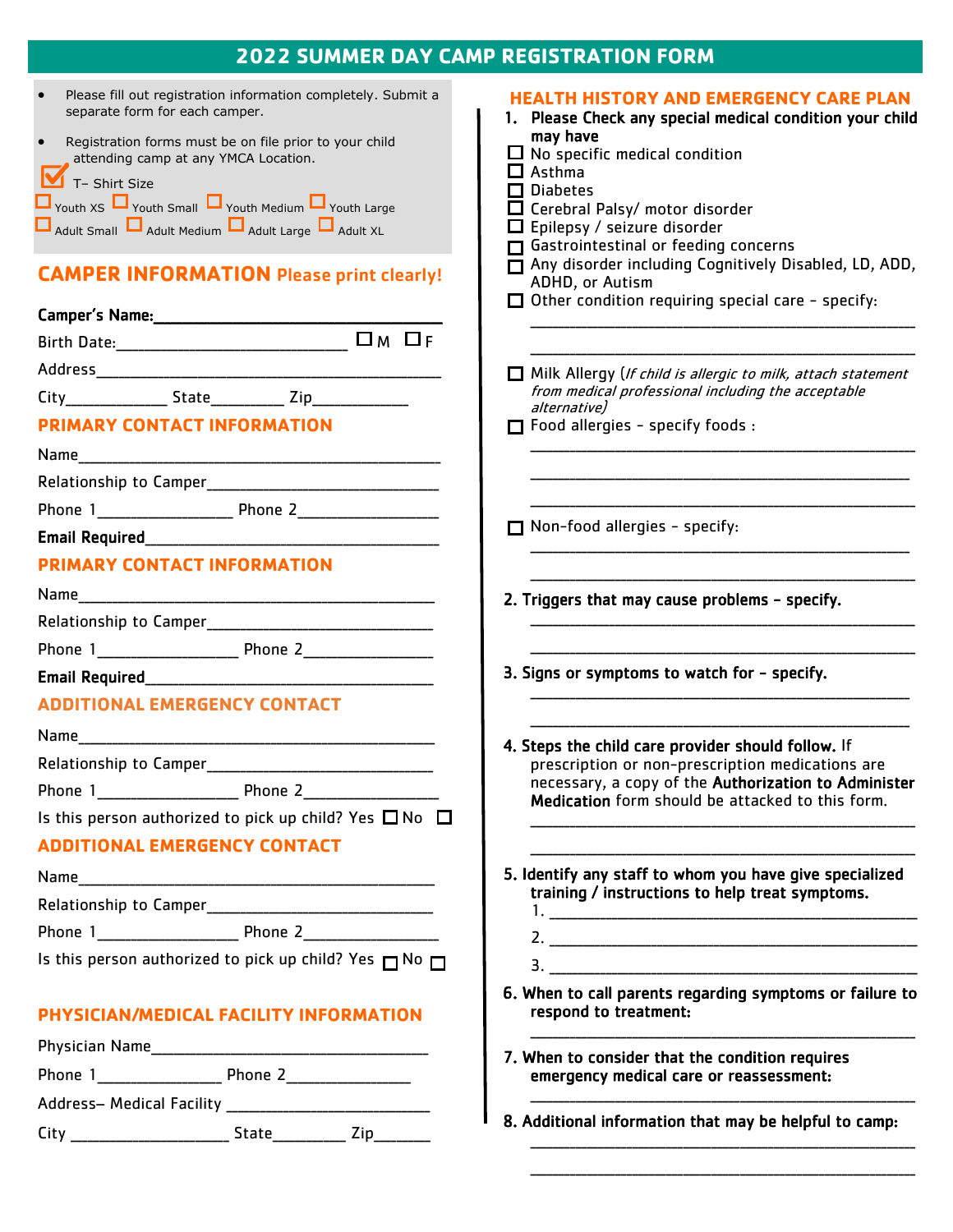#### **2022 SUMMER DAY CAMP REGISTRATION FORM**

#### **SUNSCREEN/INSECT REPELLENT AUTHORIZATION**

As a parent or guardian I recognize that too much sunlight may increase my child's risk of getting skin cancer someday. I understand that sunscreen may be applied to exposed skin, including but not limited to the face, tops of ears, nose and bare shoulders, arms and legs. I have checked all applicable information regarding the type and use of sunscreen for my child:

#### **SUNSCREEN AUTHORIZATION**

 $\Box$  I authorize the center to allow my child to self-apply sunscreen.

0 I do not know any allergies my child has to sunscreen.

My child is allergic to some sunscreen. I will provide  $\Box$ sunscreen for use on my child.

| Sunscreen Brand | Ingredient Strength |
|-----------------|---------------------|
|-----------------|---------------------|

#### **INSECT REPELLENT AUTHORIZATION**

I authorize the center to alloy my child to self apply  $\Box$ insect repellent.

#### **FIELD TRIP PERMISSION**

Field Trips: I hereby authorize the YMCA to transport my child back and for the Summer Day Camp for field trips.

Signature **Example 20** and  $\overline{a}$  Date:

#### **AUTHORIZIED PICK-UP PERSON**

In the event that I am not available to call or pick up my child, the camp staff are permitted to leave my child with: Name

Relationship to Camper\_\_\_\_\_\_\_\_\_\_\_\_\_\_\_\_\_\_\_\_\_\_\_\_\_\_\_\_\_\_\_\_\_\_\_\_\_\_\_\_\_

Phone 1 and Phone 2

Driver's license or photo ID is required to show proof of identity.

#### **CAMPER SWIMMING SKILLS**

Please check all that apply.

- $\Box$  My child enjoys the water.
- $\Box$  My child can float.
- $\Box$  My child will jump from the side.
- $\Box$  My child is comfortable in the chest-deep water.
- $\Box$  My child can swim 10-20 yards.
- $\Box$  My child can swim 25 yards.

#### **AUTHRORIZATION FOR MEDICAL CARE**

IMMUNIZATION: I can provide my child's immunization records. All required immunizations and/ or Tuberculosis test are current.

AUTHORIZATION: In case of sickness or accident, I hereby give my permission to the medical personnel selected by the YMCA to order and/ or perform any medical attention deemed necessary. If I am unable to be contacted, I accept financial responsibility if such treatment is necessary. I further understand that neither the YMCA nor its staff members can be held responsible in the event of accident or accidental death.

Signature :\_\_\_\_\_\_\_\_\_\_\_\_\_\_\_\_\_\_\_\_\_\_\_\_\_\_\_\_\_\_\_\_\_\_\_\_ Date: \_\_\_\_\_\_\_\_\_\_\_

#### **PARENT AND PARTICIANT STATEMENT OF AGREEMENT**

Please initial next to each statement indicating that you understand the following:

- \_\_\_\_ I understand that I may not leave my child at the YMCA unless there is a YMCA staff member present.
- I understand that my child will not be allowed to leave the program with an unauthorized person or staff member. Only adults with a valid photo ID and are over the age of 18 can be authorized for child pick up.
- I understand that the YMCA is mandated by Texas law to report any suspected cases of child abuse or neglect.
- I understand that I will be charged a late fee if I fail to pick up my child on time.
- \_\_\_\_ I understand that YMCA staff may not baby sit, transport, or care for children other during YMCA program hours.
- I understand that my child may be removed from the YMCA for any of the following reasons:
	- Failure to pay program fees by designated deadlines.
	- Inappropriate behaviors of a child/parent that endangers self or others involved with the YMCA
	- Failure to observe any of the conditions listed in the seasonal parent handbook

NOTE: FAILURE TO SIGN THIS FORM DOES NOT NULLIFY PARENTAL AGREEMENT FOR PROGRAM PARTICIPATION

Signature :\_\_\_\_\_\_\_\_\_\_\_\_\_\_\_\_\_\_\_\_\_\_\_\_\_\_\_\_\_\_\_\_\_\_\_\_ Date: \_\_\_\_\_\_\_\_\_\_\_

#### **PHOTO/VIDEO RELEASE**

I hereby consent to and authorize the use and reproduction of any and all photographs and videos which have been taken of my child for the promotional purposed of the YMCA, or anyone authorized by the YMCA. I understand I receive no reimbursement for allowing my child's photo or video to be taken and the use of the photo or video.

I authorize my child to be photographed. Yes No

Signature :\_\_\_\_\_\_\_\_\_\_\_\_\_\_\_\_\_\_\_\_\_\_\_\_\_\_\_\_\_\_\_\_\_\_\_\_ Date: \_\_\_\_\_\_\_\_\_\_\_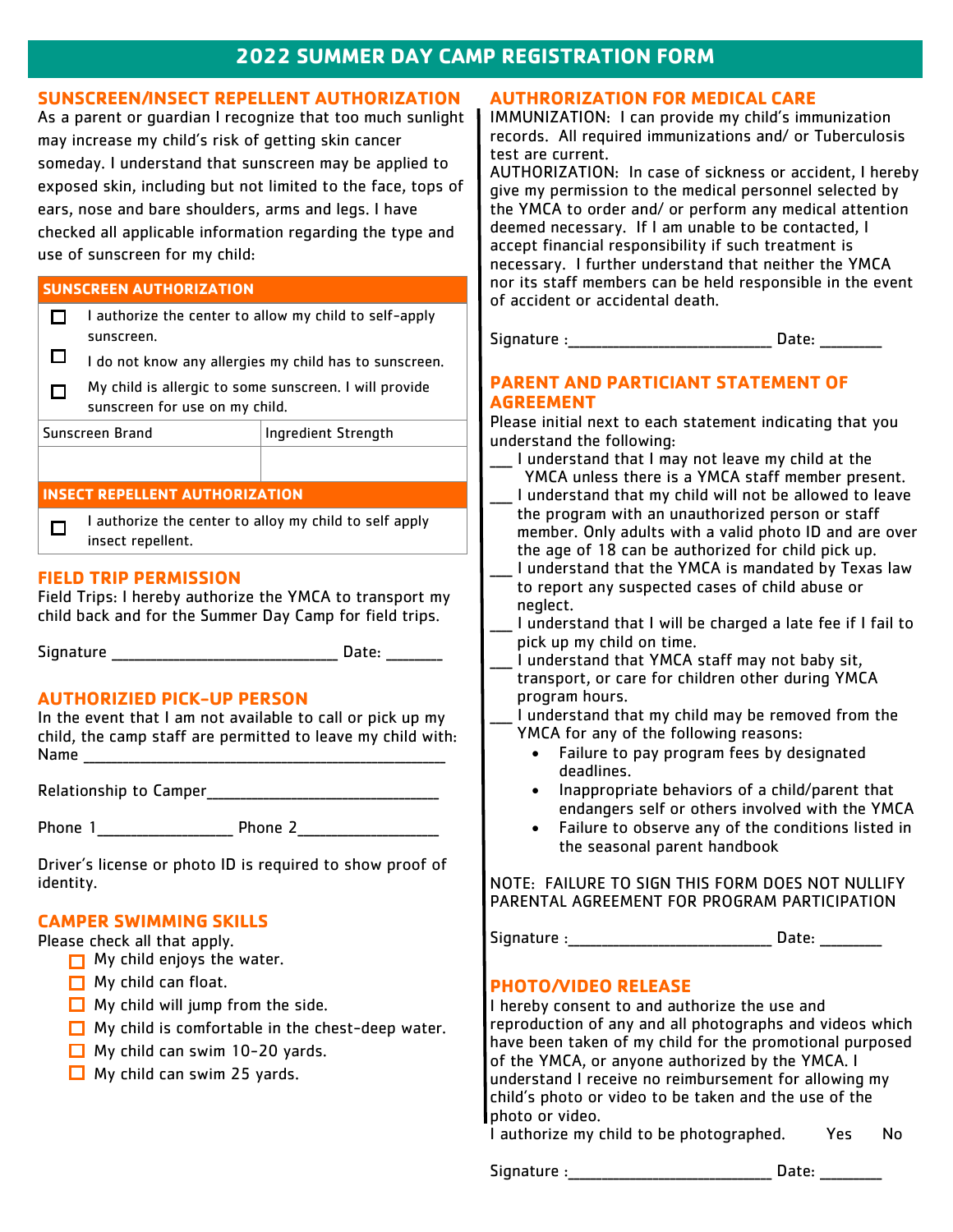#### **2022 SUMMER DAY CAMP REGISTRATION FORM**

#### **TOTAL COST OF SUMMER CAMP**

|                           | Members | Non-members |
|---------------------------|---------|-------------|
| Weekly fee                | \$70    | \$120       |
| Before Care 7-8am         | \$5     | \$10        |
| After Care 4-6pm          | \$10    | \$20        |
| One Time Registration Fee | \$25    | \$25        |

\*10% off Sibling discount applied to 2nd child and on.

#### **Front Desk Staff Use Only**

| F/A weekly Approved Rate: |  |
|---------------------------|--|
| Provided 1040             |  |

• If you email 1040 Tax form please include your and your child's information to mia.chavez@elpasoymca.org

#### REGISTRATIONS WILL NOT BE PROCESSED WITHOUT PAYMENT.

#### **YMCA DAY CAMP SCHEDULE 2022**

|                | <b>Weeks</b> | <b>Dates</b>   | <b>Theme</b>         |
|----------------|--------------|----------------|----------------------|
|                |              | June 6-10      | <b>Find Your Y</b>   |
| $\overline{2}$ |              | June 13-17     | <b>Disney</b>        |
| $\overline{3}$ |              | June 20-24     | <b>Animal Planet</b> |
| $\overline{4}$ |              | June 27-July 1 | <b>Outer Space</b>   |
| 5              |              | July 4-8*      | Around the World     |
| 6              |              | July 11-15     | <b>Superheroes</b>   |
| 7              |              | July 18-22     | Movie Mania          |
| 8              |              | July 25-29     | Splish Splash        |
|                |              |                |                      |

\*All YMCA Camps will be closed for July 4th. Camp will resume on July 5th.

#### **FIELD TRIP DAYS:**

Westside Family YMCA: Tuesdays Loya Family YMCA: Wednesdays Bowling Family YMCA: Thursdays

#### **REASONS FOR TERMINATION**

Reasons for termination may include, but are not limited to:

- Excessive unsafe behavioral problems
- Disrespectful use of language towards staff, parents or other children. This applies to children, parents/ guardian and others picking up/dropping off children.
- Failure to pay fees and/or penalties, including issuing non0sufficient fund checks
- Failure to submit complete enrollment forms
- Continual late pick-ups (3 or more)

#### **CANCELLATION POLICY/ NON-REFUNDABLE FEES**

- The \$25 registration fee per family for camp is nonrefundable under any circumstances.
- All refunds requests must be made in writing via email to the Child Care Director.
- Non-attendance without proper notification does not entitle the parent to a refund. The Camp Director and the bookkeeper must approve all refunds. If applicable, the parent will be issued a 50% refund within 30 days of written cancellation.

#### **PARTICIPATION AND PAYMENT AGREEMENT**

I approve this application and certify that the applicant is capable of such an experience. I grant permission for the applicant to participate in all planned camp activities, including field trips. In case of accident or illness, the YMCA is authorized to secure emergency medical treatment, Prudent attempts will be made to contact the parents immediately. The YMCA is not responsible for lost, stolen or damaged personal articles. I agree to waive any claims against the YMCA and its members and volunteers for injuries or damages that may result from the conduct of other persons including participants in YMCA programs.

I agree to pay all camp fess prior to my child attending camp. We cannot hold reserved space for campers who have not paid for that intended week, I understand that no refunds are given for disruptive behavior as determined by the Childcare Director.

Signature \_\_\_\_\_\_\_\_\_\_\_\_\_\_\_\_\_\_\_\_\_\_\_\_\_\_\_\_\_\_\_\_\_\_\_\_\_\_\_\_\_\_\_\_\_\_\_\_\_\_ Date \_\_\_\_\_\_\_\_\_\_\_\_\_\_\_\_\_\_\_\_\_\_\_\_\_\_\_\_\_\_\_\_\_\_\_\_\_\_\_\_\_\_\_\_\_\_\_\_\_\_\_\_\_\_\_\_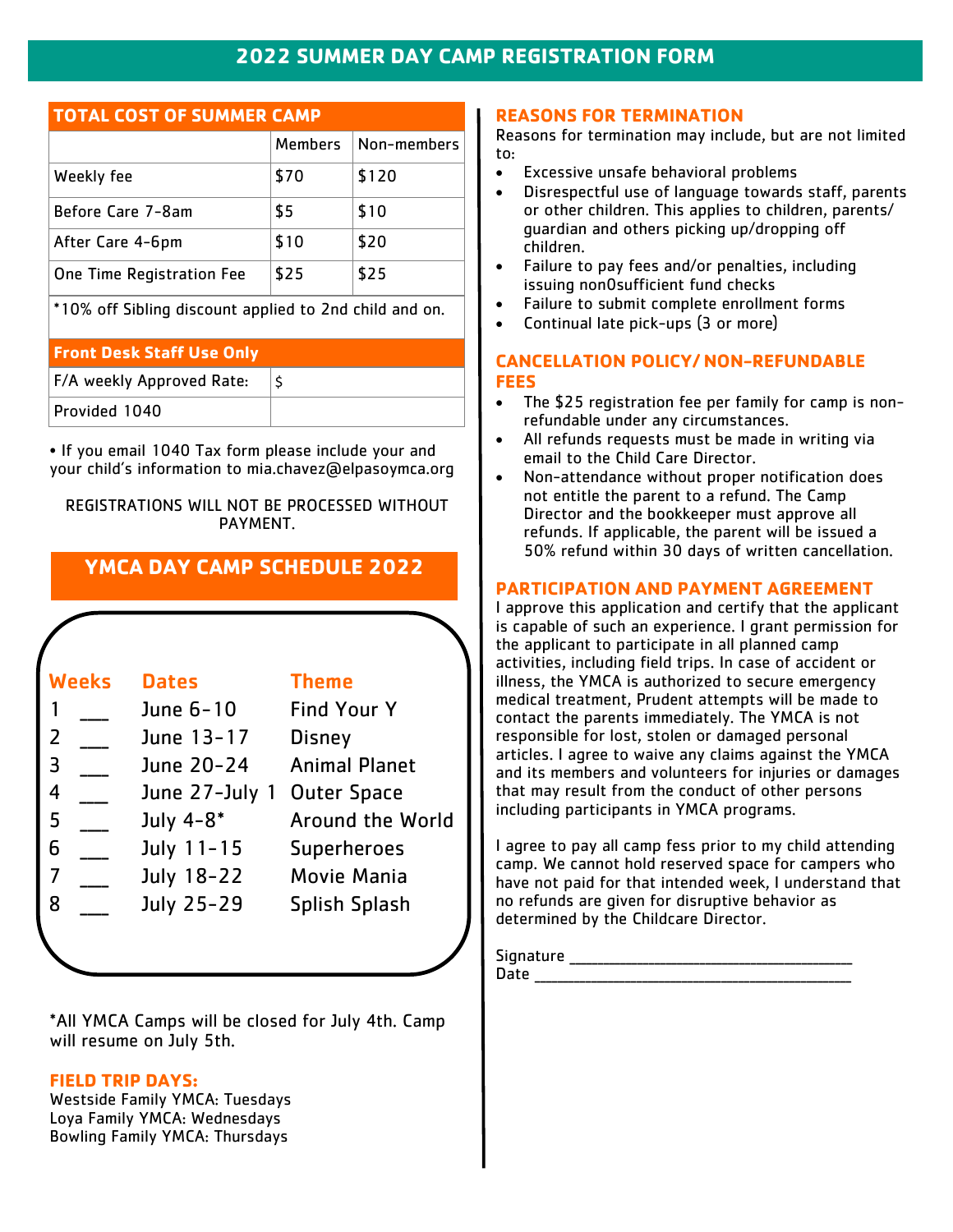

## **STUDENT BEHAVIOR CONTRACT**

It is the goal of the YMCA to provide a healthy, safe, and secure environment for all child care program participants. The YMCA teaches the core values of Respect, Responsibility, Caring and Honesty. Youth attending the program, are expected to follow the behavior guidelines and appropriately interact in a group setting at all times.

#### **PROGRAM BEHAVIOR GUIDELINES**

- People are RESPONSIBLE for their own actions
- RESPECT each other, the staff, the environments, and others' belongings.
- HONESTY will be the basis for all relationships and interactions
- We will demonstrate a CARING nature for ourselves and those around us at all times

When a participant does not follow the behavior guidelines the following steps may be taken:

- Staff will redirect the participant to a more appropriate behavior.
- The participant will be reminded of the behavior guidelines and program expectations. A discussion with the staff and the participant will take place regarding the inappropriate behavior.
- The staff documents the inappropriate behavior on a Behavior Notification Form and parents are asked to sign the form. A copy can be provided upon request.
- A conference with the parent and staff may occur to determine appropriate next steps to be taken.
- A progress check r follow-up conference may occur,
- If the problem persist a conference will occur with the parents, staff, and participant.
- If the participant's behavior at any time threatens the immediate safety of themselves, other participants, or the staff the parent will be expected to pick up the [participant immediately. It may be determined by the YMCA staff that the participant will be suspended and/or expelled from the program due to the unsafe behavior.
- If a problem persists and a participant continues to disrupt the program the YMCA reserve the right to suspend the participant or terminate services.

The following behaviors are not acceptable and will result in immediate suspension (ad possible expulsion).

- Endangering the health and safety of themselves, other participants, or staff.
- Theft or damage of YMCA or other's personal property.
- Continuous disruption of the program.
- Refusal to follow program behavior guidelines and/or Day Camp rules
- Use of profanity, vulgarity, and/or obscenity.

The following behaviors are not acceptable and ill result in immediate expulsion:

- Possession and/or use of tobacco, alcohol, illegal drugs, knives, firearms, firecrackers or explosives,
- Violent behavior that threatens the safety of themselves, other participants, or staff,

Texas department of Social Services prohibits child care providers from using corporal (physical) punishment, imposing humiliating discipline or mental abuse, or from interfering for punitive reasons with daily functions of living (such as eating, sleeping, or use of the bathroom). Under Texas law, a parent may not contract with a provider to give permission to administer corporal punishment. YMCA staff will use physical contact only in the extreme case of needing to provide containment for a participant who is endangering the health and safety o f themselves, other participants, or staff and after all other tactics have been tried,

### **PARENTS SIGNATURE REQUIRED**

I have reviewed with my child the above Behavior Guidelines, I understand and agree to all of the terms outlined in this document,

| <b>Printed Name of Parent:</b> | Child's Name: |
|--------------------------------|---------------|
| Parent Signature:              | Date:         |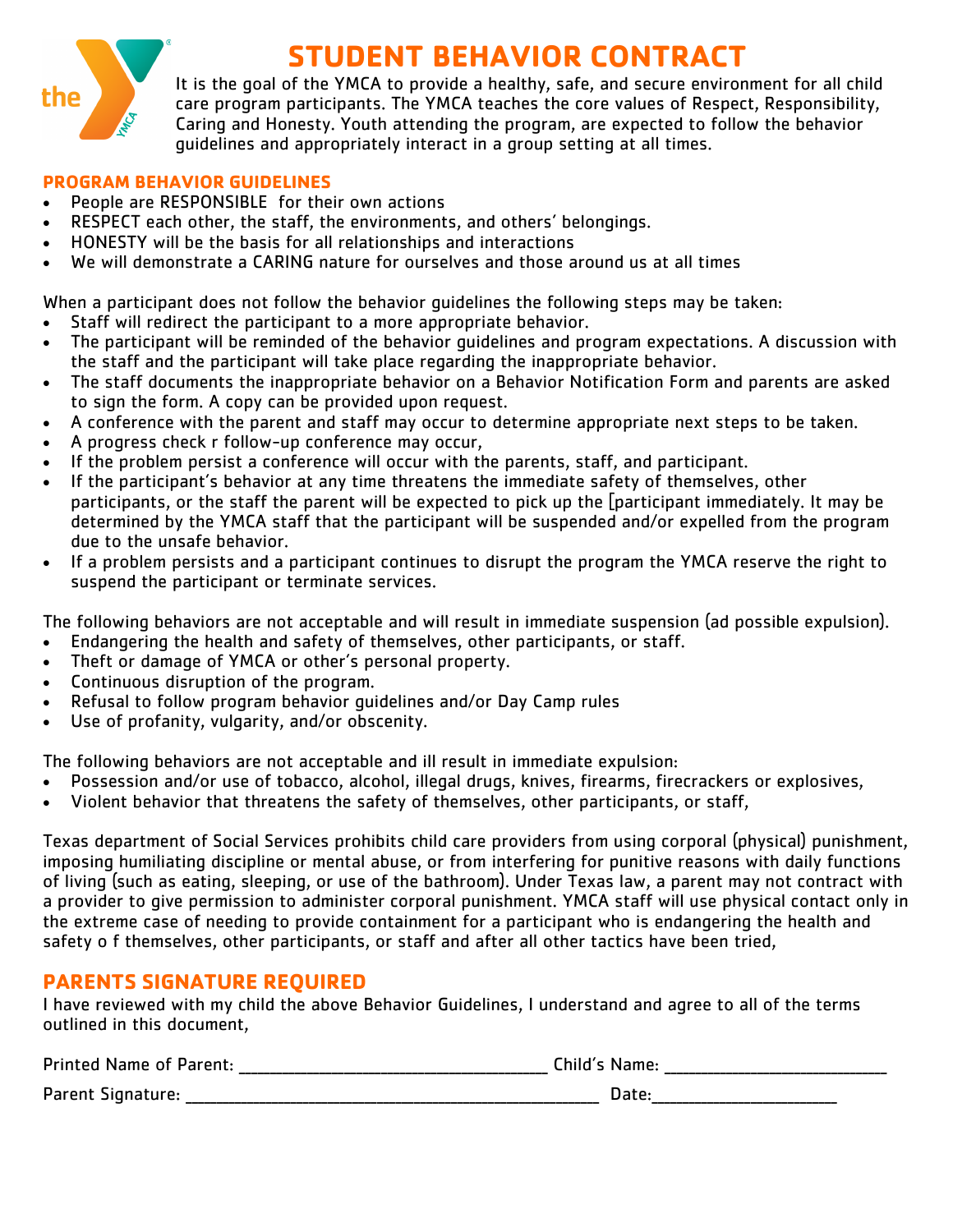## **ARCHERY RELEASE AND WAIVER OF LIABILTY**

For and in consideration of the YMCA of El Paso allowing my child, \_\_\_\_\_\_\_\_ participate as a YMCA Camp Counselor in any Archery sanctioned activities ("Event" or "Events");

I, the legal parent and/or guardian, on behalf of my child and any legal and personal representatives, executors, administrators, successors and assigns, hereby agree to and make the following contractual representations pursuant to this Agreement (the "Agreement"):

RULES AND REGULATIONS: My child hereby agree to follow and observe all applicable provisions of the rules, codes, regulations, policies and procedures, and any other applicable governing documents of The El Paso YMCA. STATEMENT OF HEALTH AND SAFETY: I understand that archery is a physically demanding sport and hereby certify that my child is in good health and in proper physical condition. They do not have any mental or physical conditions or impairments which would prevent their ability to safely participate in such activities.

ACKNOWLEGMENT OF RISK: I knowingly, willingly and voluntarily acknowledge the inherent risks associated with participation in the sport of archery and understand that my child's participation in any Event involves risks and dangers including, without limitation, the potential for serious bodily injury, sickness and disease (including communicable diseases, virus or bacteria), trauma, pain & suffering, permanent disability, paralysis and death; loss of or damage to personal property; exposure to extreme conditions and circumstances; facilities or premises issues, including hazards resulting in slips, trips and falls; accidents involving other participants, event staff, volunteers, spectators or the general public; contact or exposure to other participants, including participants of varying skill levels; adverse weather conditions; travel risks; equipment failure, including protective equipment; inadequate safety measures; situations beyond the immediate control of the Event or Events organizers; and other undefined, not readily foreseeable and presently unknown risks and dangers ("Risks").

WAIVER AND RELEASE OF LIABILITY, HOLD HARMLESS AND INDEMNITY: In conjunction with my participation in any Events, I hereby release, waive and covenant not to sue, and further agree to indemnify, defend and hold harmless the following parties: YMCA of El Paso, all local branches, employees, event participants (including registered athletes, coaches, trainers, officials and other personnel), the owner, organizer, promoters, sponsors or advertisers of any Event or Events; and all directors, officers, agents, administrators, contractors, employees or volunteers of any of the aforementioned parties with respect to any liability, claim(s), demand(s), cause(s) of action, damage(s), loss or expense (including court costs and reasonable attorney fees) of any kind or nature ("Liability") which may arise out of, result from, or relate in any way to my child's participation in any Archery event, including claims for Liability caused in whole or in part by the negligent acts or omissions of the Released Parties. If, despite this Agreement, I, or anyone on my child's behalf, makes a claim for Liability against any of the Released Parties, I will indemnify, defend and hold harmless each of the Released Parties from any such Liabilities which any may be incurred as the result of such claim. COMPLETE AGREEMENT AND SEVERABILITY CLAUSE: This Agreement represents the complete understanding between the parties regarding these issues and no oral representations, statements or inducements have been made apart from this Agreement. If any provision of this Agreement is held to be unlawful, void, or for any reason unenforceable, then that provision shall be deemed severable from this Agreement and shall not affect the validity and enforceability of any remaining provisions.

PARENTAL CONSENT : By signing below, As the Parent or Legal Guardian of the minor shown above, I hereby accept and agree to the terms and conditions of this Agreement. I warrant that I have read this Agreement carefully, understand its terms and conditions, acknowledge that I will be giving up substantial legal rights by signing it (including the rights of my spouse, children, parents, guardians, heirs and next of kin, and any legal and personal representatives, executors, administrators, successors and assigns), and intend for my signature to serve as confirmation of my complete and unconditional acceptance of this Agreement.

| NAME OF PARTICIPANT (PRINT) |  |  | DATE OF BIRTH: |  |  |  |
|-----------------------------|--|--|----------------|--|--|--|
|-----------------------------|--|--|----------------|--|--|--|

NAME OF PARENT/LEGAL GAURDIAN (PRINT):\_\_\_\_\_\_\_\_\_\_\_\_\_\_\_\_\_\_\_\_\_\_\_\_\_\_\_\_\_\_\_\_\_\_\_\_\_\_\_\_\_\_\_\_\_\_ Date: \_\_\_\_/\_\_\_\_/\_\_\_\_

SIGNATURE: X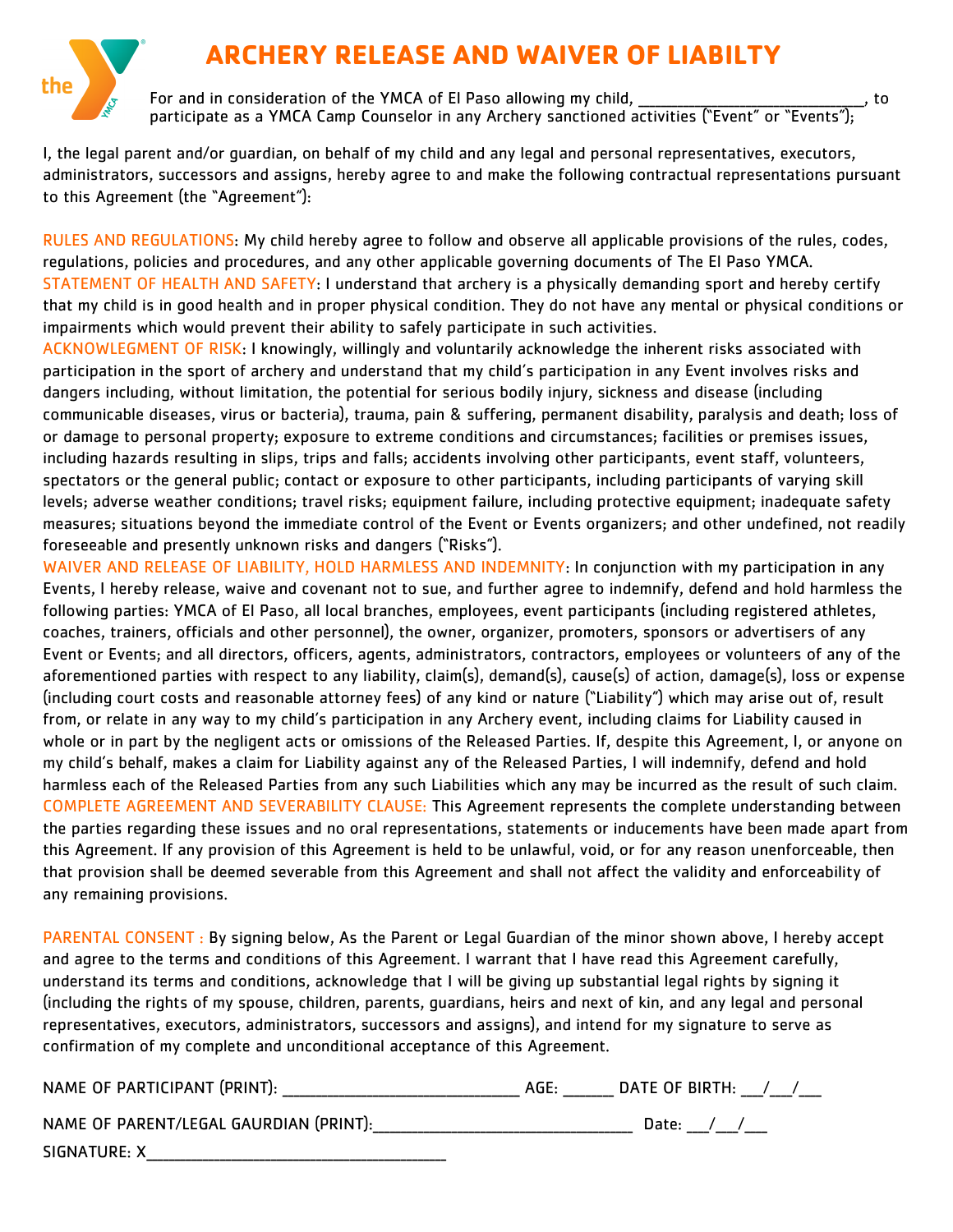

## **WELCOME TO THE Y!**

We are excited you chose our Summer Day Camp Program to meet your child care needs. With the values of respect, responsibility, caring, and honesty as our guide we work with you everyday to help your child realize their full potential in a safe and fun environment.

At the Y kids have the opportunity to make friends, have fun, be active, and discover who the are and what they can achieve.. Our activities, which range from leadership development to STEAM (Science, Technology, Engineering, Arts, and Math) and sports and active play, give youth the opportunity to become confident, well-rounded kids today and healthier, happier grown-ups tomorrow.

Enroll with ease. Simply complete the attached forms, making sure information can be easily read by others. To finalize registration you must submit the complete packet with original signatures and all fee to the Membership Engagement Staff at your home YMCA Branch.

We are here for you so please bring any questions or concerns to us. Site contact information is below. Because we want your child to feel comfortable on their first day please visit our Meet the Counselors Night to introduce your child to the Y Staff.

#### Loya Family YMCA

2044 Trawood Dr, El Paso TX 79935 | P 915-590-9622 Meet the Counselors Night: June 3, 2022 6:30pm

#### Bowling Family YMCA

5509 Will Ruth Ave, El Paso TX 79924 | P 915-755-9622 Meet the Counselors Night: June 2, 2022 6:30pm

#### Westside Family YMCA

7145 N Mesa, El Paso TX 79912 | P915-584-9622 Meet the Counselors Night: June 1, 2022 6:30pm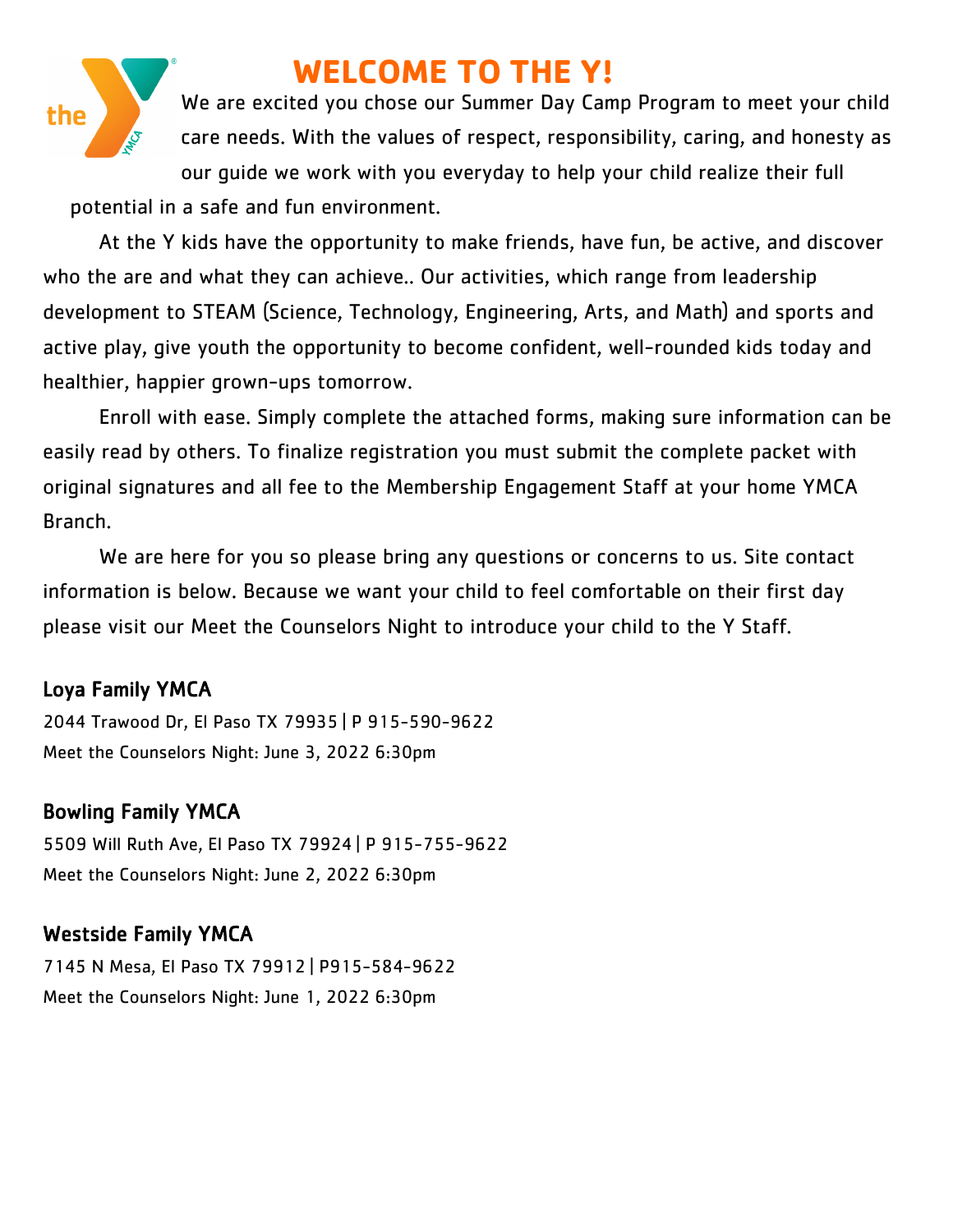# **SUMMER CAMP DAILY SCHEDULE\***

| $7 - 8AM$          | <b>Before Care / Arrival with Kid's Choice</b><br>Organized activity stations                                                                          |
|--------------------|--------------------------------------------------------------------------------------------------------------------------------------------------------|
| 9:00am             | <b>ALL CAMP Breakfast &amp; Opening Ceremony</b><br>(Announcements, Flag time, spirit-songs)                                                           |
| 9:30am             | <b>Group Time: Character Counts</b><br>Review of camp values   Review value od the day<br> Camp Rules   Go over daily Schedules                        |
| $10:00$ am         | <b>Activity Period 1: Recreational Time</b><br>Sports   Games   Activities<br><b>SWIM TIME GROUP 1</b>                                                 |
| $11:00$ am         | <b>Activity Period 2: Nutrition &amp; Exercise</b><br>Active games with nutritional facts   Group games  <br>Arts & Crafts                             |
| $11:00$ am         | <b>Activity Period 3: Recreational Time</b><br>Sports   Games   Activities                                                                             |
| $11:30$ am         | <b>Activity Period 4: Nutrition &amp; Exercise</b><br>Active games with nutritional facts   Group games  <br>Arts & Crafts                             |
| <b>NOON</b>        | <b>LUNCH</b>                                                                                                                                           |
| $1:00$ pm          | <b>Activity Period 5: Recreational Time</b><br>Sports   Games   Activities<br><b>SWIM TIME GROUP 2</b>                                                 |
| 2:00 <sub>pm</sub> | <b>Activity Period 6: Nutrition &amp; Exercise</b><br>Active games with nutritional facts   Group games  <br>Arts & Crafts<br><b>SWIM TIME GROUP 3</b> |
| 2:30 <sub>pm</sub> | <b>Activity Period 7: Education</b><br>Reading: Drop Everything and Read   Skits   Plays                                                               |
| 3:00 <sub>pm</sub> | <b>Snack Time</b>                                                                                                                                      |
| 3:30 <sub>pm</sub> | <b>ALL CAMP Closing Ceremony</b><br>Program announcements   Individuals and/or group<br>beads for demonstration of character values)                   |
| 4:00pm             | <b>Camper Pick Up / Transition to After Care</b>                                                                                                       |
| $4 - 6:00pm$       | <b>After Care: Kids Choice</b><br>Organized active games   Craft Projects   Board<br>Games                                                             |

#### **WHAT TO BRING**

It is important that your child comes to camp after having received a good night's sleep as well as a healthy breakfast in order to ensure for a fun, safe and energetic day. Our staff wants your child to het the most out of what our camp has to offer.

Campers should be dressed in comfortable clothing, and must be wearing closed toed shoes.

Please send the following items with your camper:

- Swimsuit and towel for swim time
- Non Water Proof **Sunscreen**
- Refillable Water Bottle

\*Schedule varies from day to day and from group to group. All campers participate in each activity at least once each week. In line with the YMCA's commitment to youth development, all campers participate in Value Discussions and Nutrient & Exercise Programs at least four times a week, The schedule may vary to accommodate special events at camp.

#### **FIELD TRIP DAYS:** Westside: Tuesdays Loya: Wednesdays Bowling: Thursdays